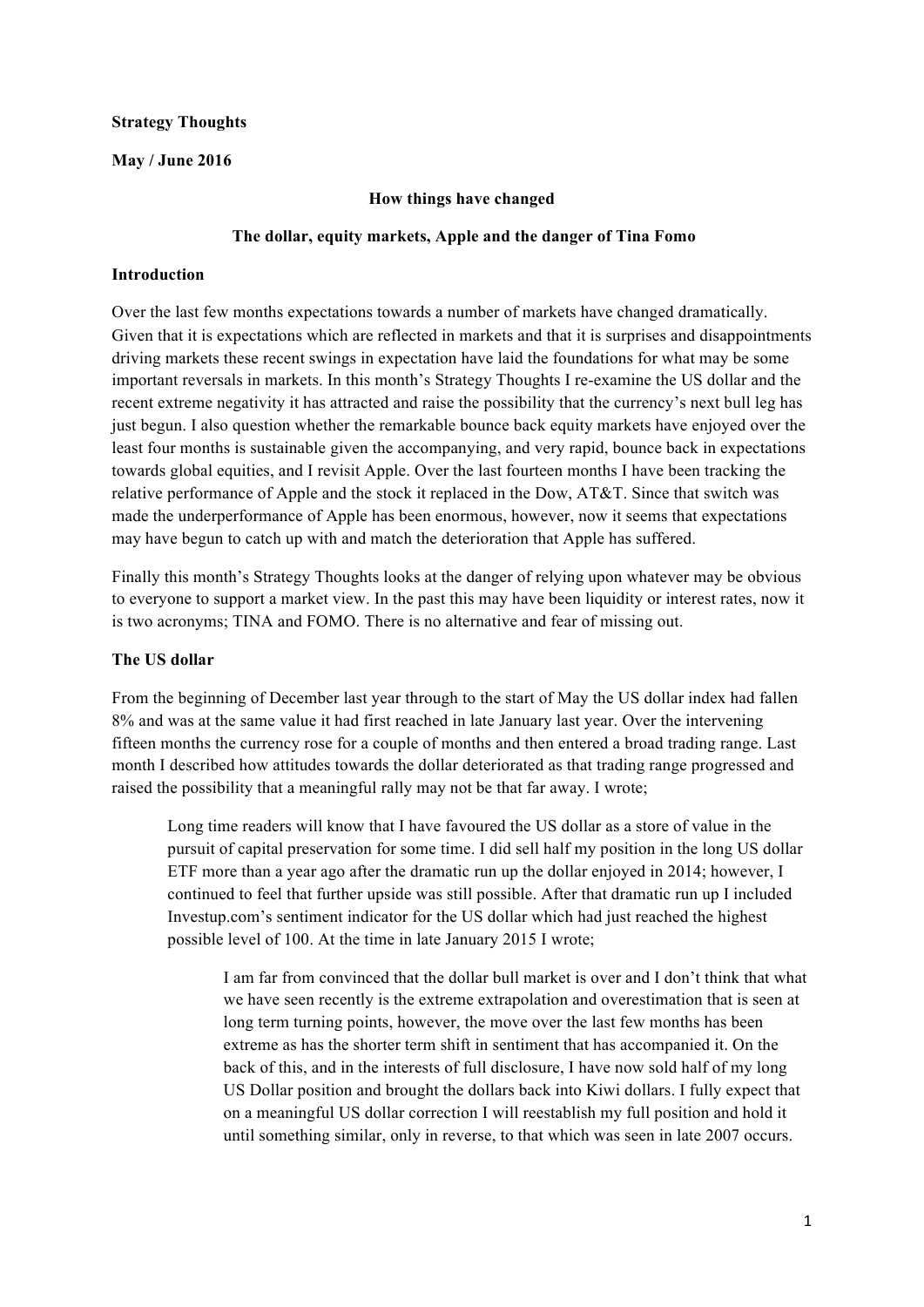I did not ever get the opportunity reinstate the position largely due to the fact, as can be seen in the updated Investup.com chart (left), the dollar has been meandering in a relatively narrow trading range since it reached that extreme sentiment peak fifteen months ago.

What is interesting now from a sentiment standpoint is that this sideways consolidation has been sufficient to work off all that record breaking enthusiasm for the dollar and sentiment measures are now, for the first time in two years once again entering the fear range. None of this means that the dollar is set to suddenly rally higher, however, with expectations diming for the US currency it seems that the most likely surprise would be a dollar rally over the coming months. This is particularly the case given that now it seems everyone knows why the US dollar has been so weak and why this should continue, as reported by Reuters on  $30<sup>th</sup>$ March;

### **Why the US Dollar Is Suddenly Worth Less This Week It's on track to post its biggest quarterly percentage decline in 5 years.**

The U.S. dollar hit its lowest level against the euro in nearly seven weeks on Wednesday following dovish comments from Federal Reserve Chair Janet Yellen that pushed out expectations for the central bank's next interest rate hike.

It is expectations that drive markets and the diminishing expectations for the US dollar described in this article highlight that the possibility of a surprise, rather than the disappointment that currently seems more likely for equity investors. The Investup.com chart shows that hope is now as absent toward the US dollar as it has been since mid 2014, however, it can clearly become even more absent. A rally of significance may not be just around the corner but if the dollar continues in the trading range it has been in for the last year, expectations will likely continue to diminish as they have throughout the trading range to date and this in turn will lay the foundations for another leg up in the dollar.

Since writing those comments in early April sentiment toward the dollar continued to deteriorate and on 23rd April Bloomberg ran the headline:

### **Hedge Funds are bearish on Dollar for first time since July 2014**

This story was accompanied by a chart showing that hedge funds were net short the US dollar for the first time since July 2014. However, what the article didn't point out was that being short the dollar in July 2014 was not actually a great strategy as over the next eight months the dollar rose in an almost uninterrupted fashion by more than 20%. As pointed out last month, mid 2014 was the last time that Investup's US dollar sentiment indicator was fearful and it has continued to fall.

This updated Investup sentiment chart for the US dollar (right) was produced on the  $13<sup>th</sup>$  May, not long after the US dollar index had suffered its worst slide in more than five years and fallen to its lowest point

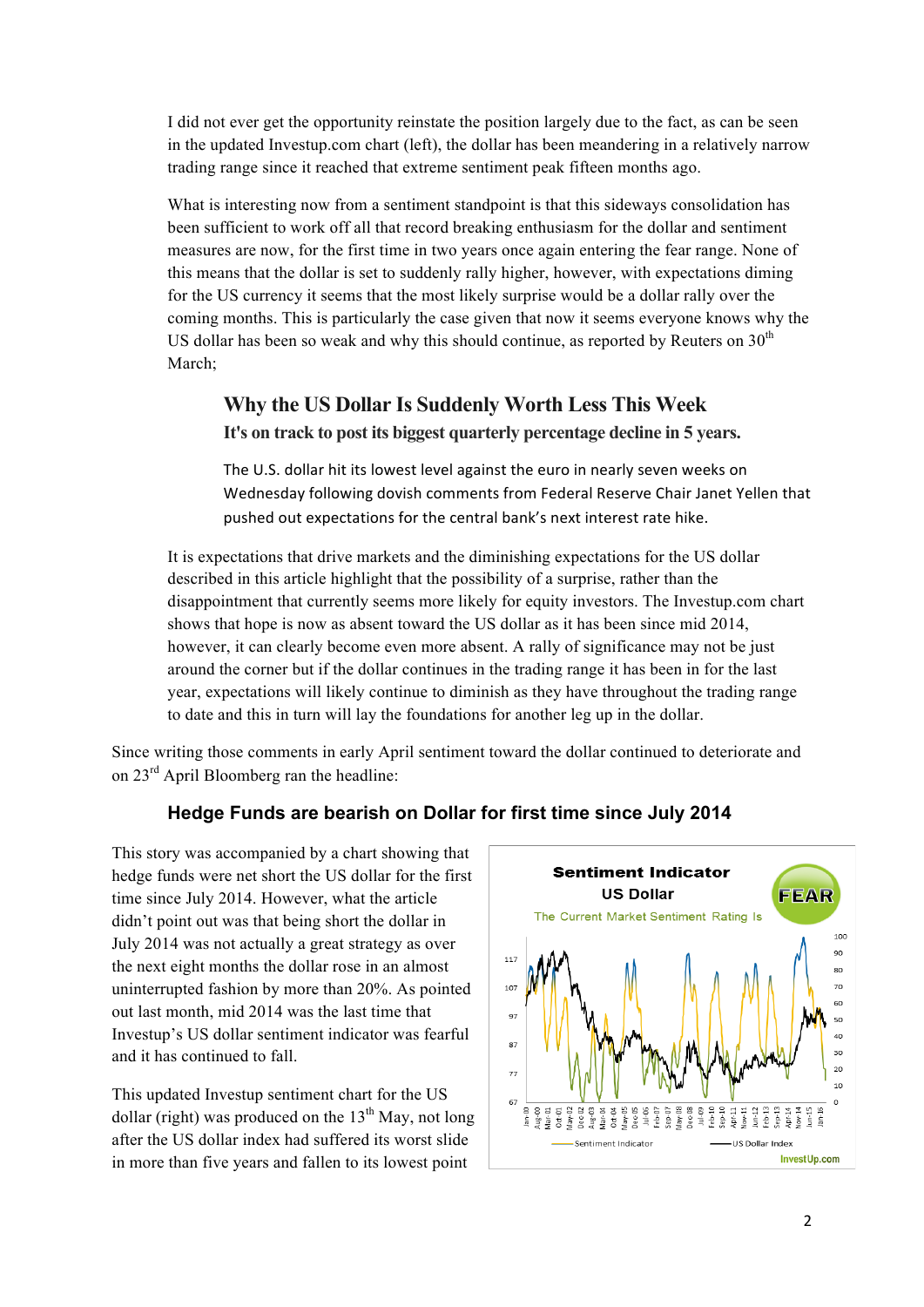within the broad consolidation of the prior fourteen months. Ten days earlier, on  $3<sup>rd</sup>$  of May, in a similar vein to the Bloomberg headline of late April, Business Insider was reporting;

For the first time in nearly two years FX traders, collectively, are short the US dollar.

And picking up on the same deterioration in attitudes towards the dollar the UK's Daily Telegraph wrote;

This is a massive shift in sentiment since the end of last year when investors were betting heavily that the US Federal Reserve was on track for a series of rate rises, which would draw a flood of capital into dollar assets.

One day earlier Bloomberg was flagging the challenging outlook for the currency;

### **The Real Story Behind the U.S. Dollar's Decline**

"Perilously close" to a bear market for the greenback

It is interesting to note how the US dollar has traded since these comments and headlines were being published two and a half weeks ago. The chart (below) shows the ETF UUP, which mirrors the US dollar index, over the last couple of years. The end of the previous bull market in early 2015 is clear, as is the frustrating sideways consolidation that has accompanied the protracted deterioration in attitudes and expectations towards the dollar so apparent in the more than 85% collapse in Investup's sentiment reading.



The intraday low in this index was the  $3<sup>rd</sup>$  of May, the same day as headlines were reporting on the extent of the decline that had already occurred. Given that expectations towards the dollar were recently as bleak as they have been since 2011 it is quite possible that the last few weeks of rally in the dollar index may only represent the beginnings of the next important move in the US dollar, a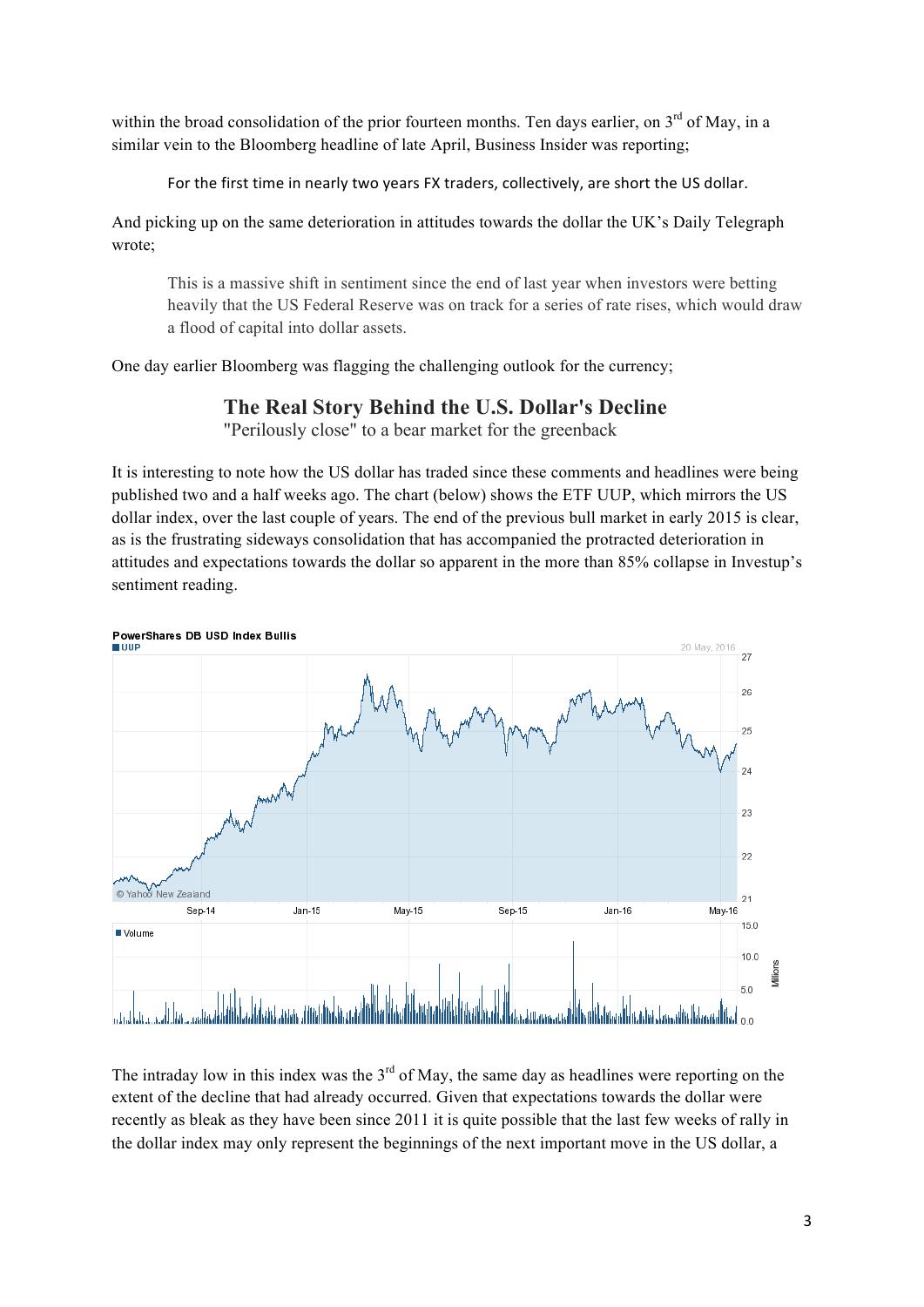move that will see the dollar index break out to new bull markets highs. Certainly there is far greater room for a positive surprise than further disappointment.

The recent and dramatic decline in expectations towards the US dollar has not been the only spectacular reversal in expectations recently.

### **What a difference four months can make**

How expectations have changed over the last four months.

Late last year, and again earlier this year expectations regarding the outlook for global equities was as grim as it had been since the depths of the GFC. A similar picture is seen in the US market. What is remarkable is how much attitudes have changed on the back of the somewhat faltering rally that has been seen over the last few months. Analysts are now raising forecast for how high markets will go over the next eighteen months and presenting a case of stability and recovery.

In late January and early February the American Association of Individual Investors survey showed an overwhelming bias in favour of



bearishness with close to 50% of respondents indicating they were bearish and only 20% bullish. This was as the US market was suffering one of its worst starts to a year ever. Now, with markets have clawed their way back to approximately breakeven for the year those numbers have almost reversed. As recently as early April the same survey revealed 50% more bulls than bears.

The sharp selloffs in global equity markets in late January and early February were triggered by major concerns about the Chinese economy and stock market and plunging commodity prices. This contributed to a growing fear that the bull market was over and the prospect of recession loomed in many countries.

Off the back of these depressed sentiment levels markets have generally rallied, although as can be seen in the chart above the world index has only recouped some of its early year decline and still lies comfortably below the highs of 2014 (Over the same period sentiment has fully recovered from the slide). A similar picture is seen in the majority of the major equity indices of the world.

- The US. The S&P500 remains 4% below its highs of last year and has made no net progress over the last eighteen months.
- Japan. The Nikkei index is down 20% from its most recent high and, like the US is flat over the last year and a half.
- Europe. The EuroStoxx 50 index is down 23% from its high recorded 13 months ago and is at the same level as it was two and a half years ago.
- Australia. The ASX is down 10% from its most recent high and, like Europe , is flat over the last two and a half years.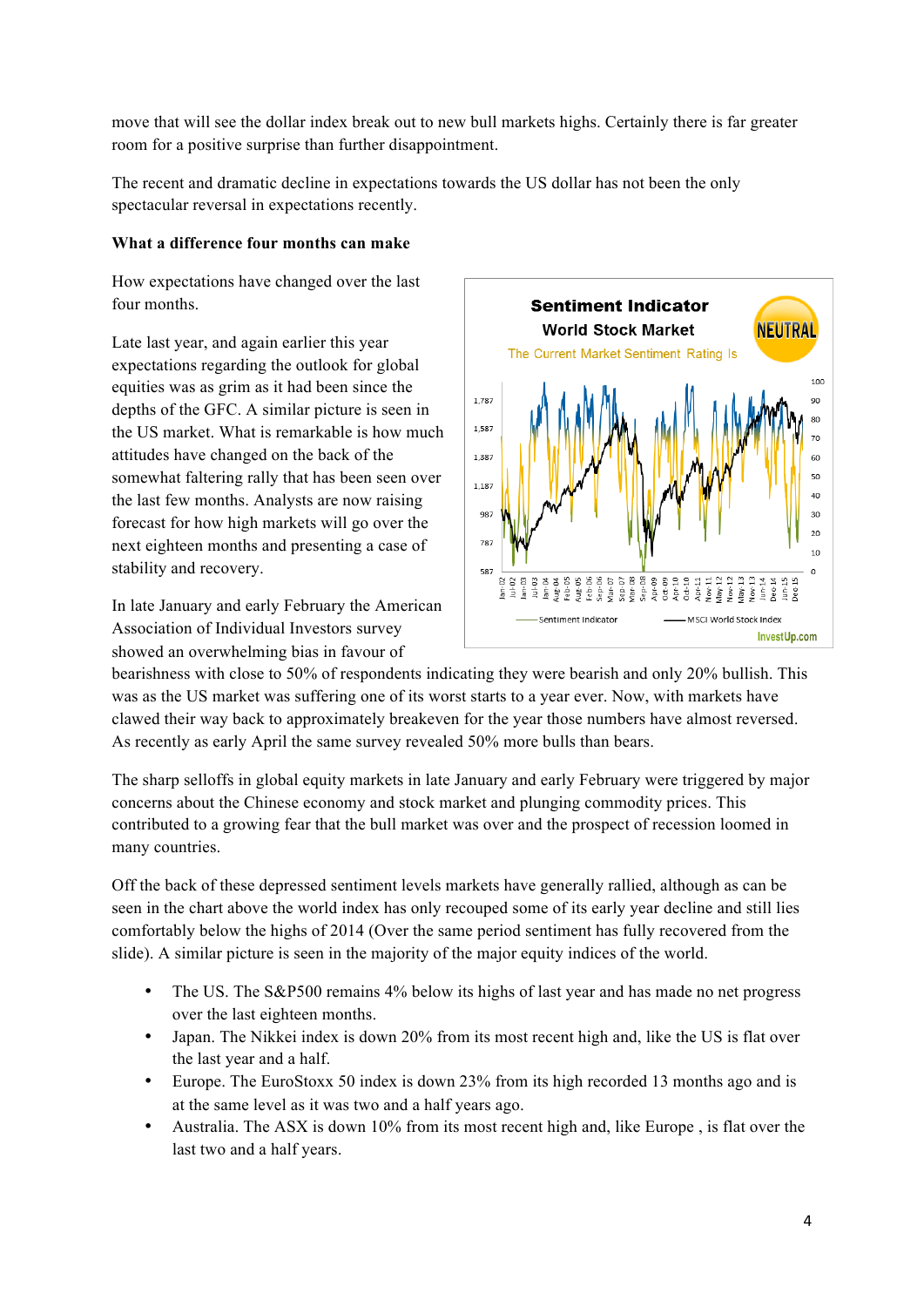- Hong Kong. The Hang Seng index is 30% below its high and flat over more than the last four years.
- Emerging Markets. The emerging market index is down about 25% from its 2015 high, 30% from its 2014 high and 35% from its post GFC recovery high in 2011. It is currently trading at the same level as it was at in late 2009.

It is of some concern that sentiment has generally recovered so quickly and dramatically even though the rally from the depths of the early year selloff has failed to generate new recovery highs. Such recoveries in sentiment are more commonly found in the early stages of bear markets, when hope is high and quick to bounce back, and the slide down the 'slope of hope' still young, rather than in the early stages of what may turn into a meaningful and rewarding up leg.

The alacrity with which so many have so easily shrugged off the dramatic sell off at the start of the year should be seen as a cautionary sign rather than a green light for further bullishness.

### **Apple**

Expectations are beginning to change here too. A little over a year ago I highlighted the potential folly of getting too excited after Apple's stock was added to the Dow Jones Industrial Average at the expense of AT&T and have been monitoring the two stocks relative performance ever since. At the time of the switch I highlighted the markedly different performance of the two stock leading up to the switch and the understandably (but not necessarily useful) different expectations that industry analyst had for the two stocks.

Given this history it is not surprising that analysts hold quite different opinions on the former and new Dow stocks. AT&T is followed by thirty two analysts and twenty four of them (75%) have either a hold, underperform or sell opinion. Apple, on the other hand, is followed by forty nine analysts and only ten of these (20.4%) have a hold or underperform opinion. None have a sell opinion.

This was all written in the April 2015 edition of Strategy Thoughts in the wake of the Apple / AT&T switch taking place on the 18<sup>th</sup> March. Since then AT&T has risen about 10%, Apple has plunged

more than 25% and the market as a whole has slipped about 3%. As an aside had the switch never been made the Dow would almost certainly be comfortably trading at meaningful new high.

Despite Apple's poor performance the love affair with industry analyst continues, their average rating continues to be between a buy and a strong buy, this may highlight that the risk of disappointment continues. With AT&T however, the picture has changed with a marked



improvement in the average analysts opinion to between neutral and a buy, and over the last few months there have been a number of analysts instituting new buy ratings on the stock.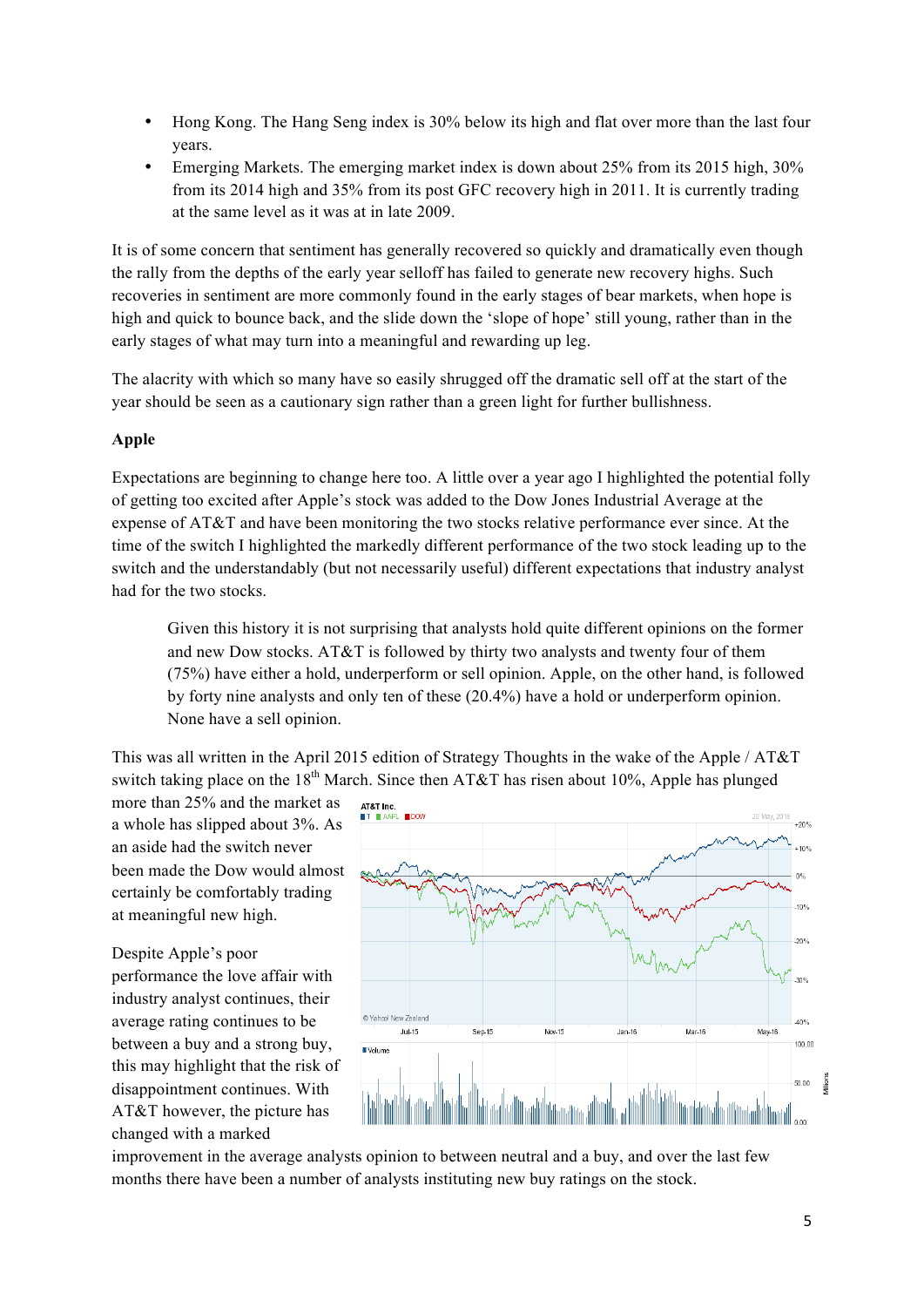Even though analyst may not be giving up on Apple the media has certainly been having a field day as the following Bloomberg headlines in the wake of the companies poor earnings report in late April highlight;

## There's Something Rotten in the State of Apple

# Apple Forecasts Second Sales Drop as iPhone Woes Deepen

## Apple Becomes the Dow's Worst Performer

These headlines are a world apart from those being seen little more than a year ago when, with the stock trading at \$130, Forbes wrote;

## **Apple Target Price Raised To \$260**

At the same time CNN reported glowingly that;

### **Apple stock is making regular**

### **Americans rich**

And analysts from seemingly every Wall Street firm were playing leap frog with their own targets for the stock.

Given this reversal in expectations, at least on the part of the media, towards the prospects for Apple now may be a sensible time for any trader that instituted the historically justifiable trade of buying the stock leaving the Dowand shorting the incoming stock to take at least some of their gains off the table.

### **Tina Fomo**

Last week Barron's magazine's 'Striking price' column ran the following headline:

## **Tina Fomo: The Market's Femme Fatale**

The title was a clever amalgamation of two acronyms; There Is No Alternative and Fear Of Missing Out, that have become the primary justifications for investors remaining fully invested in, or even plunging now for the first time into, a bull market that is undoubtedly ageing and showing real signs of deterioration. The mere fact that these two acronyms are being used so extensively is in and of itself another sign of the deteriorating fundamentals supporting the US market. Whenever a rationalization for why any market should continue doing what it is doing becomes widely accepted it is highly likely that something will happen to shatter the broadly held comfort that was provided by the seemingly sensible and obvious rationalization. The broad and extensive use of TINA and FOMO, particularly now they are combined, certainly qualifies as such a widely accepted rationalization.

Something similar was seen in 2007, only then it wasn't TINA or FOMO, it was 'Liquidity'.

Nine years ago, in the April 2007 edition of Strategy Thoughts, I wrote: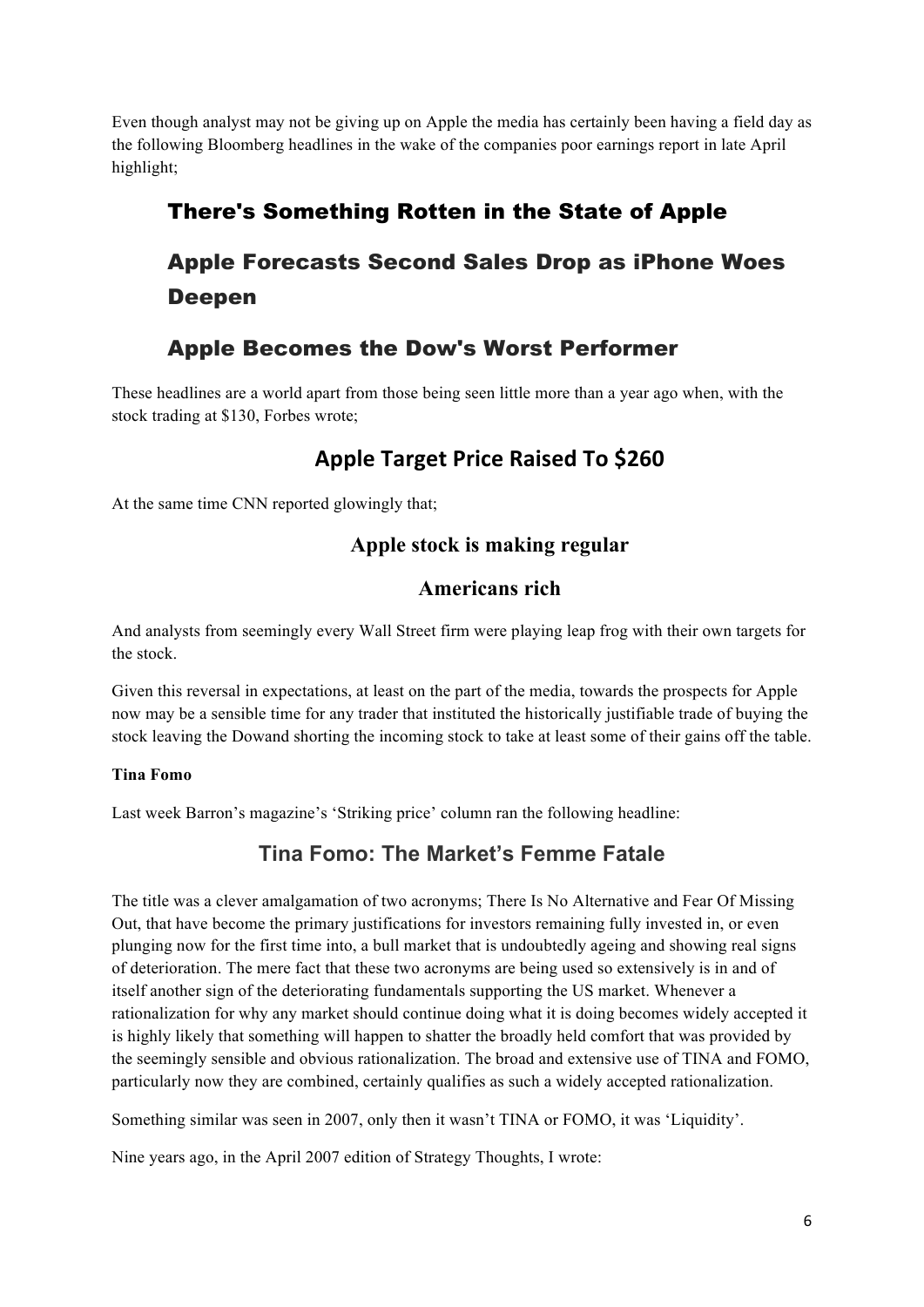### **Liquidity?**

Much has been made about "liquidity" throughout the recent bull market, that along with the private "equity put" have become the primary reason to be bullish and why any sell off is just a "healthy correction" or letting off of steam. Some months ago I commented that liquidity was now becoming as strong a reason for this market extending as the "new era" was back in the nineties, and this still remains the case, however, a couple of highly respected commentators have put liquidity in its place. Noriel Roubini, admittedly an outright economic bear, and, perhaps more balanced, Paul McCully of Pimco have both highlighted the fragility of the liquidity argument and its dependence upon sentiment. The view is best summed up in one of McCully's quotes;

"At the end of the day liquidity isn't about money stock growth, but a risk seeking frame of mind. In other words liquidity isn't about money sitting on the sidelines per se, but rather about the risk appetite of those on the sidelines. And when risk appetite turns, no amount of liquidity on the sidelines matters, particularly when a crowd gathers there. This is the essence of modern day finance. The human condition is, in the end, momentum driven, not value driven."

Less than six months later the fragility of the seemingly sensible and increasingly obvious 'Liquidity' argument became apparent. As the McCully quote above makes clear, it is not liquidity that drives markets, it is the aggregate risk appetite, or the enthusiasm or fear, of market participants that drives markets. This was also abundantly clear in Japan in the 1990s, throughout that decade the previously high flying Nikkei plunged, and continued to plunge despite ever falling interest rates and more than ample liquidity. What was missing was any desire on the part of the Japanese investor to take any risk.

TINA and FOMO have resulted in something of a liquidity argument in the US market currently. The billions of dollars flowing into various mandatory retirement accounts does have to go somewhere, and the fact that the US market has risen as it has over the last seven years it would seem logical that a substantial part of that liquidity has been flowing into the market. However, those flows, even if they continue at an ever growing level, do not have to go into the equity market and in no way insulates the market from a substantial collapse, as was clearly seen in both the early and late 2000s. When investors switch from seeking increased risk to focusing upon preservation of capital no amount of liquidity will push a market ever higher.

### **Conclusion**

This month's Strategy Thoughts has focussed upon how much attitudes and expectations have changed over the last four months, however, these changes have only reinforced my own outlook and expectation for markets. In April I concluded with**:**

I continue to prize capital preservation, I am not chasing yield and I do believe that the US dollar will eventually break out of the long trading range it has been in to the upside. Eight years ago this happened once the May 2008 bounce proved to be nothing more than another dead cat bounce and rolled over, from there the dollar index rallied more than 20%.

I continue to believe that a highly cautious outlook is still warranted, possibly even more so given the enthusiasm that so many have shown toward the recent rally in equity markets. Preservation of capital should still be all readers' primary concern.